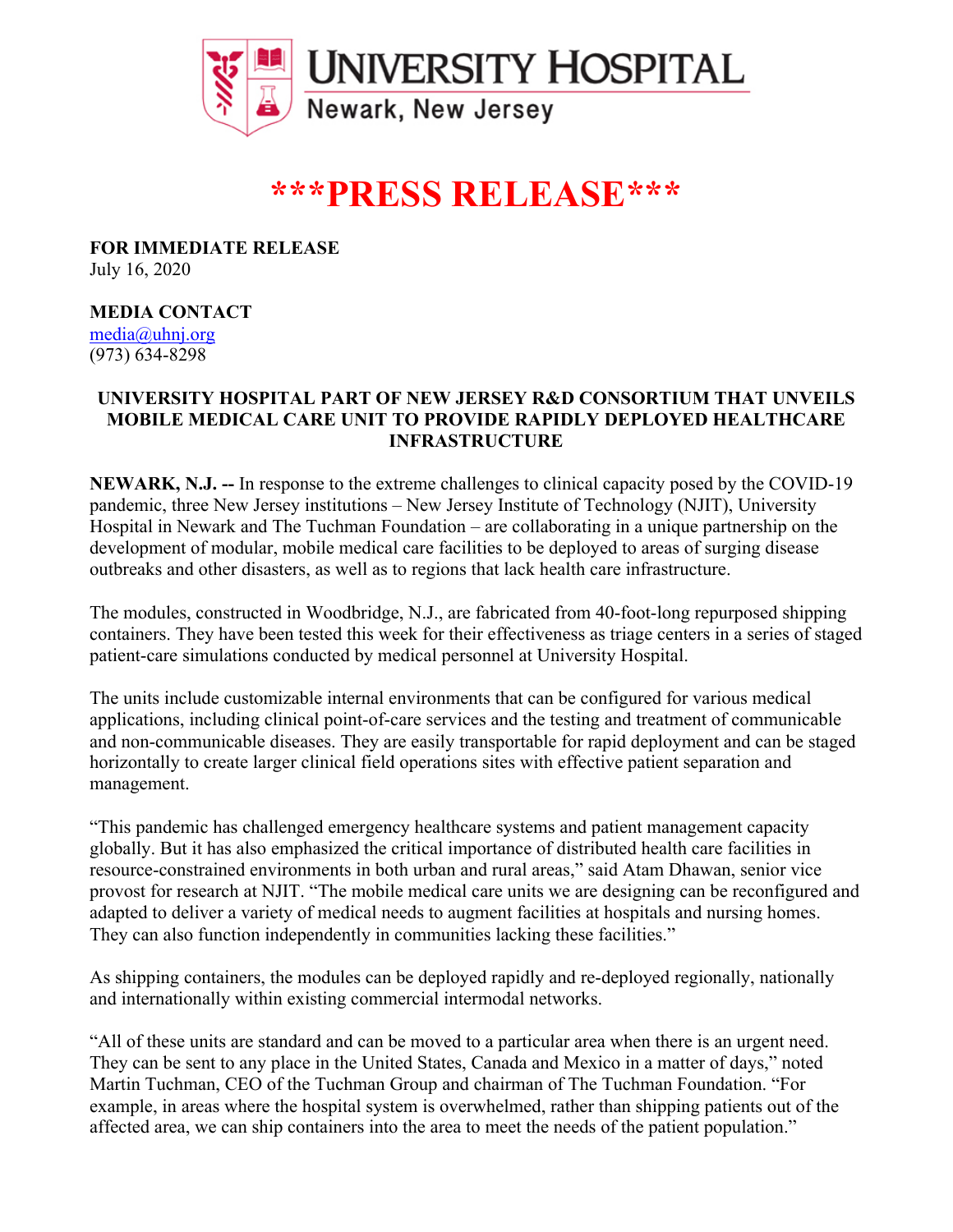The partners are contributing their respective expertise in these areas:

- NJIT provides architectural design, management and technological know-how. Julio Garcia Figueroa, an architect and university lecturer in the NJIT Hillier College of Architecture and Design, is the principal designer. Officials at NJIT's Martin Tuchman School of Management are overseeing project management.
- University Hospital, the state's only public hospital and Northern New Jersey's only Level-1 trauma center, is the consortium's medical partner. The hospital is responsible, among other aspects, for input and feedback on the units' internal configurations, clinical use and regulatory requirements. The clinical team running the simulations – physicians, nurses, technicians and infrastructure support personnel – will assess the efficacy and efficiency of workflows in the modules in order to continuously refine them.
- The Kingston, N.J.-based Tuchman Foundation, established by Tuchman Group CEO Martin Tuchman, supplies his company's deep experience in shipping and logistics. The foundation, a nonprofit corporation that supports research on health care, including diseases and cures, provided initial funding to develop the prototype.

"The COVID-19 public health emergency has impacted every facet of our lives. But one of the bright spots has been the innovation it has sparked between the hospital and partners like NJIT," said **Shereef Elnahal, MD, MBA, President & CEO of University Hospital**. "The work between University Hospital and NJIT and The Tuchman Foundation exemplifies a new era for the hospital, which now promises to be a bright spot for innovation in New Jersey. Together, we will help everyone be better prepared for whatever challenges come next."

NJIT President Joel Bloom commended the partners for bringing the prototype to fruition so quickly. "This public health crisis has tested our ability to innovate purposefully, swiftly and successfully, and I'm proud to say we have risen to the challenge," Bloom remarked. "I look forward to seeing the impact our work can have in extending health care capacity to those in need during this pandemic and in future situations where the ability to rapidly scale up capacity is needed."

"As one of the states hit hardest by this public health crisis, we must ensure we are doing all we can to protect the health and safety of each and every New Jerseyan," said U.S. Senator Cory Booker.

"Tackling this pandemic demands an all-hands-on-deck approach, and innovative projects through strategic partnerships like this one are key to providing our health care professionals with the resources and capacity they need while better preparing us for the future."

The prototype is being constructed by Woodbridge, N.J.-based Integrated Industries Corp, a company that provides intermodal services including container and chassis modification, fabrication and storage services. The two demonstration units at University Hospital this week are staged one in front of the other with a central corridor connecting them, and include a registration/triage area, a patient waiting room and two testing and examination rooms.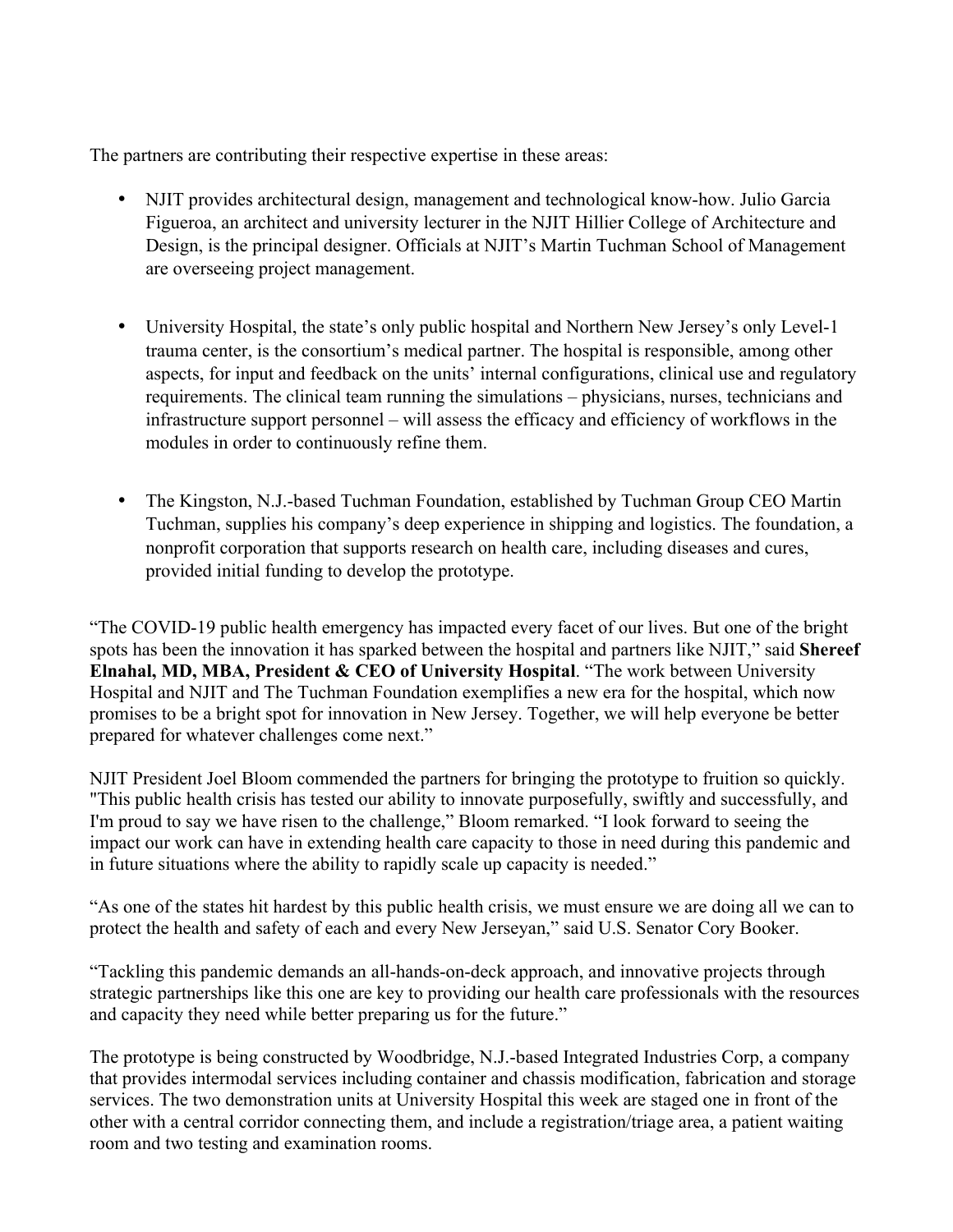The group's phase-1 prototype will focus on simple health care provisioning, including initial COVID-19 point-of-care examination and testing. A potential phase-2 model would address increased healthcare complexity with an airborne infection isolation room required to treat and manage critical patients.

"If we're able to scale up our model – that is, quickly transforming the same containers for use from testing centers to mobile field units capable of housing critically ill patients who have contracted infectious diseases – we will need to develop something highly adaptable and flexible. Some areas may lack ICU beds, others testing and triage centers," said Steven Rubin, the project manager and an adviser to The Tuchman Foundation who has worked in the intermodal and container shipping logistics sectors for three decades and is a member of the board of advisers of the Martin Tuchman School of Management at NJIT.

Garcia Figueroa designed the initial units to create a workflow around patients who had potentially been exposed, but displayed no symptoms, by creating enough space throughout them to safely admit, test and examine patients.

"We'll test the value of the box's modularity, with the idea of potentially scaling it up vertically or horizontally, to accommodate dozens of beds if needed," he said.

"New Jersey knows first-hand how important it is to be prepared to move swiftly in a crisis to protect the health and safety of our residents and communities," said U.S. Senator Bob Menendez. "The pandemic has put enormous strains on our hospitals and healthcare systems and has taught us that we need to have greater capacity and be better prepared to handle the next outbreak. The ingenuity we see here today shows just how adept New Jersey institutions are at addressing public health challenges with the kind of outside-the-box thinking and pioneering spirit that has long made this state the leader on innovation"

The prototype's designers worked closely with **Tomas Gregorio, chief innovation and technology officer at University Hospital**, as well as with a group of emergency physicians, nurses and hospital operations experts. The team members contributed their experience in managing COVID-19 patients at the hospital and in additional tented structures set up on the facility's grounds to manage patient overflow during the height of the pandemic surge in the New York-New Jersey region.

"Managing the COVID pandemic was challenging because of the clinical needs of these patients and the unique infection control requirements that posed. We had to isolate patients on a greater scale than ever before. At the peak of the surge, almost every patient in the emergency department needed to be distanced from other patients or placed in a negative pressure isolation room," said **Jonathan Green, executive director of University Hospital's emergency department**.

"By rapidly expanding our space with the tents, we were able to take patients who were not very sick out of the hospital, including lower-severity COVID patients, and keep them away from the flow inside the ED," **said Lewis Nelson, chief of service of University Hospital's emergency department and chair of emergency medicine at Rutgers New Jersey Medical School**. "By expanding our capacity to rapidly and safely manage the very ill patients in the main ED, we surely saved lives." In light of these experiences, the University Hospital team said they viewed the mobile units as potentially useful screening rooms to fast-track care for patients needing moderate levels of medical